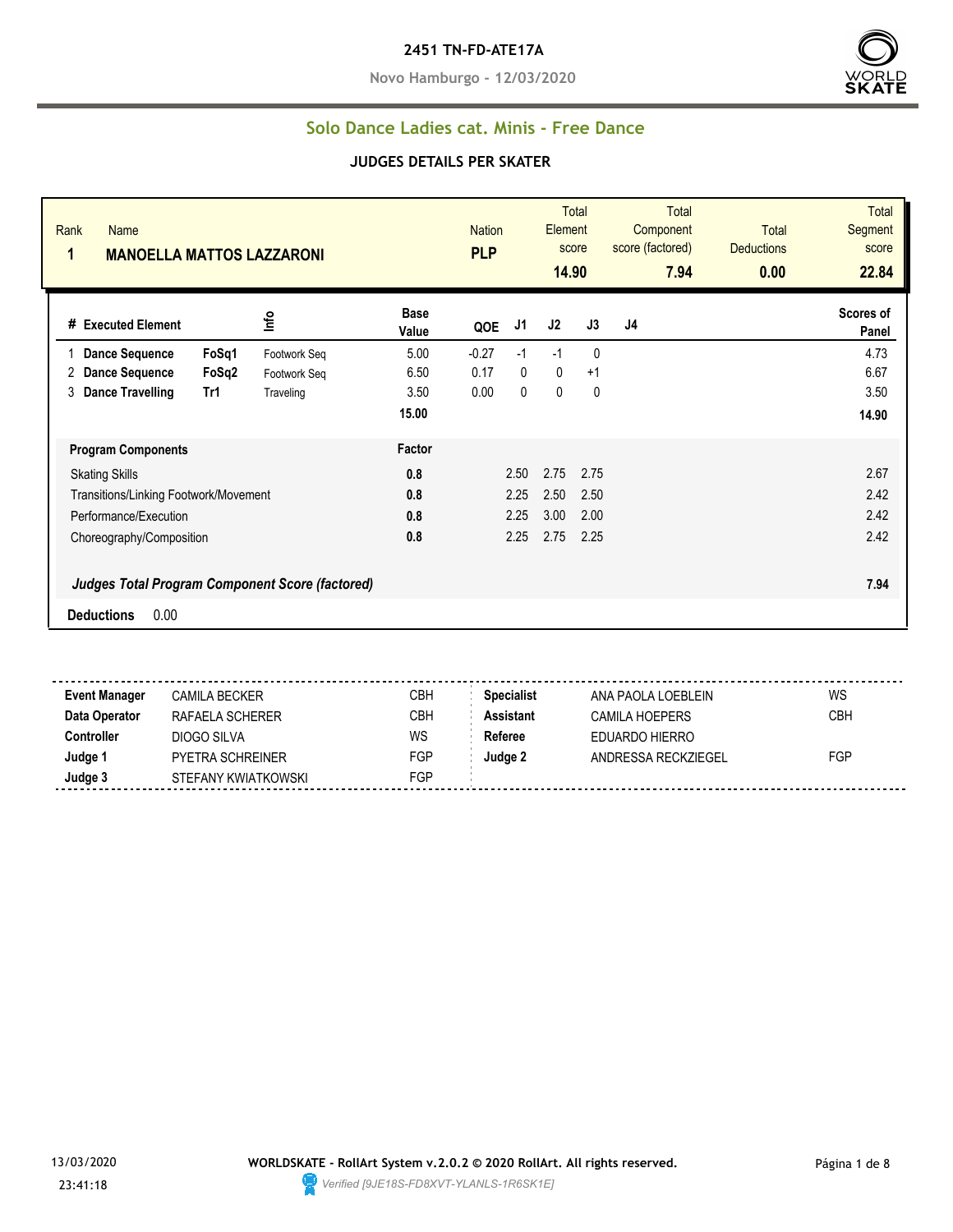| Rank<br><b>Name</b><br>$\overline{2}$<br><b>MARIA EDUARDA VALLE</b> |              | <b>AAB</b>           | <b>Total</b><br><b>Nation</b><br>Element<br>score<br>13.96 |              |      | <b>Total</b><br>Component<br>score (factored)<br>7.53 | <b>Total</b><br><b>Deductions</b><br>0.00 | <b>Total</b><br><b>Segment</b><br>score<br>21.49 |                    |
|---------------------------------------------------------------------|--------------|----------------------|------------------------------------------------------------|--------------|------|-------------------------------------------------------|-------------------------------------------|--------------------------------------------------|--------------------|
| # Executed Element                                                  | lnfo         | <b>Base</b><br>Value | QOE                                                        | J1           | J2   | J3                                                    | J4                                        |                                                  | Scores of<br>Panel |
| Tr <sub>2</sub><br><b>Dance Travelling</b>                          | Traveling    | 4.50                 | 0.00                                                       | $\mathbf{0}$ | $-1$ | $+1$                                                  |                                           |                                                  | 4.50               |
| <b>Dance Sequence</b><br>FoSq1<br>2                                 | Footwork Seq | 5.00                 | $-0.27$                                                    | $-1$         | $-1$ | 0                                                     |                                           |                                                  | 4.73               |
| <b>Dance Sequence</b><br>FoSq1<br>3                                 | Footwork Seg | 5.00                 | $-0.27$                                                    | $-1$         | $-1$ | 0                                                     |                                           |                                                  | 4.73               |
|                                                                     |              | 14.50                |                                                            |              |      |                                                       |                                           |                                                  | 13.96              |
| <b>Program Components</b>                                           |              | Factor               |                                                            |              |      |                                                       |                                           |                                                  |                    |
| <b>Skating Skills</b>                                               |              | 0.8                  |                                                            | 2.50         | 2.25 | 2.75                                                  |                                           |                                                  | 2.50               |
| Transitions/Linking Footwork/Movement                               |              | 0.8                  |                                                            | 2.25         | 2.25 | 2.50                                                  |                                           |                                                  | 2.33               |
| Performance/Execution                                               |              | 0.8                  |                                                            | 2.00         | 2.75 | 2.25                                                  |                                           |                                                  | 2.33               |
| Choreography/Composition                                            |              | 0.8                  |                                                            | 2.00         | 2.50 | 2.25                                                  |                                           |                                                  | 2.25               |
| <b>Judges Total Program Component Score (factored)</b>              |              |                      |                                                            |              |      |                                                       |                                           |                                                  | 7.53               |
| 0.00<br><b>Deductions</b>                                           |              |                      |                                                            |              |      |                                                       |                                           |                                                  |                    |

| Event Manager | <b>CAMILA BECKER</b>    | CBH        | <b>Specialist</b> | ANA PAOLA LOEBLFIN  | WS         |
|---------------|-------------------------|------------|-------------------|---------------------|------------|
| Data Operator | RAFAELA SCHERER         | <b>CBH</b> | <b>Assistant</b>  | CAMILA HOFPFRS      | <b>CBH</b> |
| Controller    | DIOGO SILVA             | WS         | Referee           | EDUARDO HIERRO      |            |
| Judge 1       | <b>PYETRA SCHREINER</b> | FGP        | Judge 2           | ANDRESSA RECKZIEGEL | FGP        |
| Judge 3       | STEFANY KWIATKOWSKI     | FGP        |                   |                     |            |
|               |                         |            |                   |                     |            |

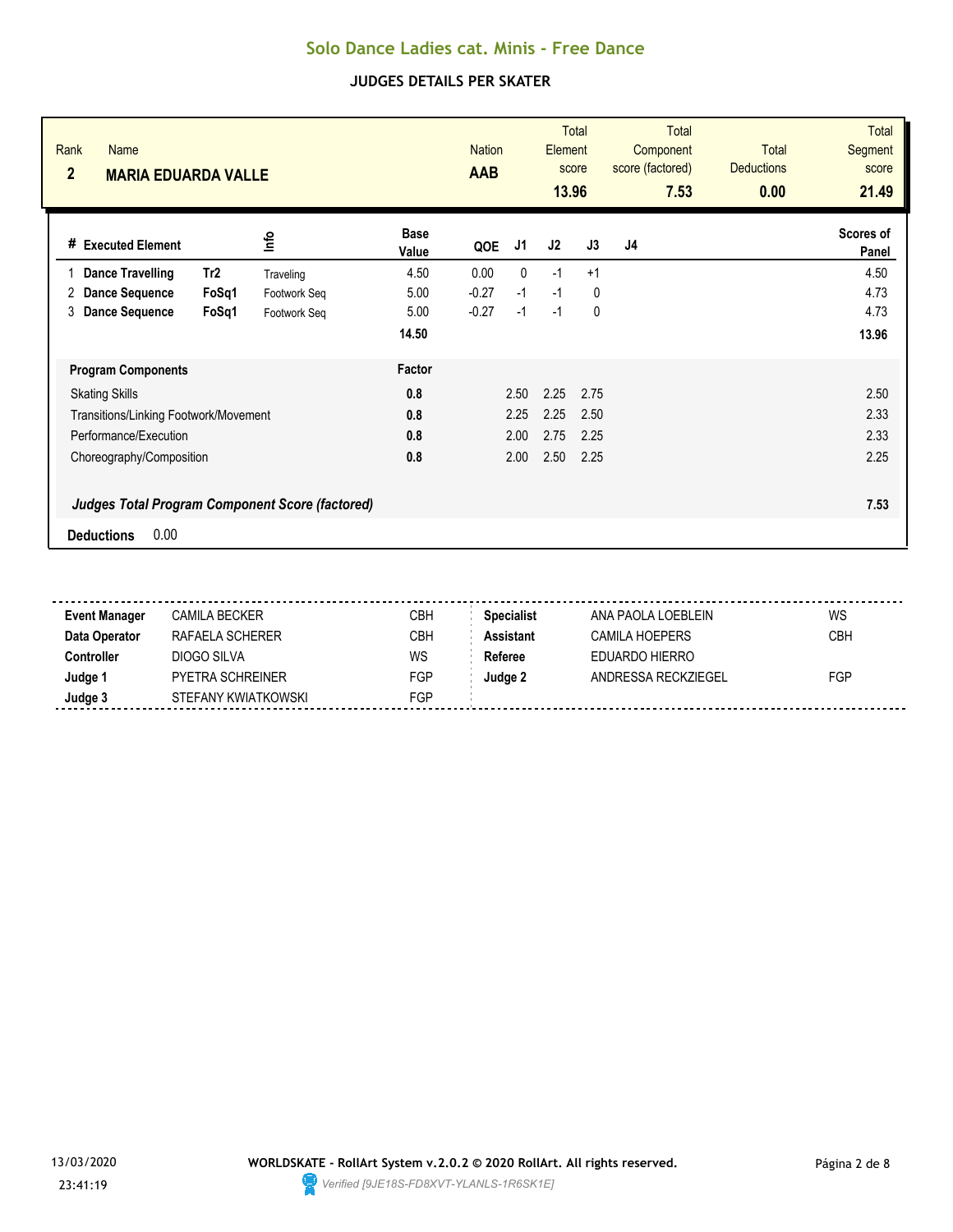| Rank<br><b>Name</b><br>3<br><b>NADINE CESAR BURTZLAFF</b> |              |                      | <b>Nation</b><br><b>CPP</b> | <b>Total</b><br>Element<br>score<br>10.50 |      |      | Total<br>Component<br>score (factored)<br>6.34 | <b>Total</b><br><b>Deductions</b><br>0.00 | <b>Total</b><br><b>Segment</b><br>score<br>16.84 |
|-----------------------------------------------------------|--------------|----------------------|-----------------------------|-------------------------------------------|------|------|------------------------------------------------|-------------------------------------------|--------------------------------------------------|
| <b>Executed Element</b><br>#                              | lnfo         | <b>Base</b><br>Value | QOE                         | J1                                        | J2   | J3   | J <sub>4</sub>                                 |                                           | Scores of<br>Panel                               |
| <b>Dance Travelling</b><br>Tr1                            | Traveling    | 3.50                 | $-0.20$                     | $-1$                                      | 0    | $-1$ |                                                |                                           | 3.30                                             |
| FoSqB<br><b>Dance Sequence</b><br>2                       | Footwork Seq | 4.00                 | $-0.40$                     | $-1$                                      | $-1$ | $-2$ |                                                |                                           | 3.60                                             |
| <b>Dance Sequence</b><br>3<br>FoSqB                       | Footwork Seq | 4.00                 | $-0.40$                     | $-1$                                      | $-1$ | $-2$ |                                                |                                           | 3.60                                             |
|                                                           |              | 11.50                |                             |                                           |      |      |                                                |                                           | 10.50                                            |
| <b>Program Components</b>                                 |              | Factor               |                             |                                           |      |      |                                                |                                           |                                                  |
| <b>Skating Skills</b>                                     |              | 0.8                  |                             | 2.00                                      | 2.50 | 2.00 |                                                |                                           | 2.17                                             |
| Transitions/Linking Footwork/Movement                     |              | 0.8                  |                             | 1.75                                      | 2.50 | 1.75 |                                                |                                           | 2.00                                             |
| Performance/Execution                                     |              | 0.8                  |                             | 1.50                                      | 2.50 | 1.50 |                                                |                                           | 1.83                                             |
| Choreography/Composition                                  |              | 0.8                  |                             | 1.50                                      | 2.50 | 1.75 |                                                |                                           | 1.92                                             |
| <b>Judges Total Program Component Score (factored)</b>    |              |                      |                             |                                           |      |      |                                                |                                           | 6.34                                             |
| 0.00<br><b>Deductions</b>                                 |              |                      |                             |                                           |      |      |                                                |                                           |                                                  |

| <b>Event Manager</b> | CAMILA BECKER           | CBH | <b>Specialist</b> | ANA PAOLA LOEBLEIN    | WS         |
|----------------------|-------------------------|-----|-------------------|-----------------------|------------|
| Data Operator        | RAFAFI A SCHFRFR        | СВН | <b>Assistant</b>  | CAMILA HOFPERS        | <b>CBH</b> |
| Controller           | DIOGO SILVA             | WS  | Referee           | <b>FDUARDO HIFRRO</b> |            |
| Judge 1              | <b>PYETRA SCHREINER</b> | FGP | Judge 2           | ANDRESSA RECKZIEGEL   | FGP        |
| Judge 3              | STEFANY KWIATKOWSKI     | FGP |                   |                       |            |
|                      |                         |     |                   |                       |            |

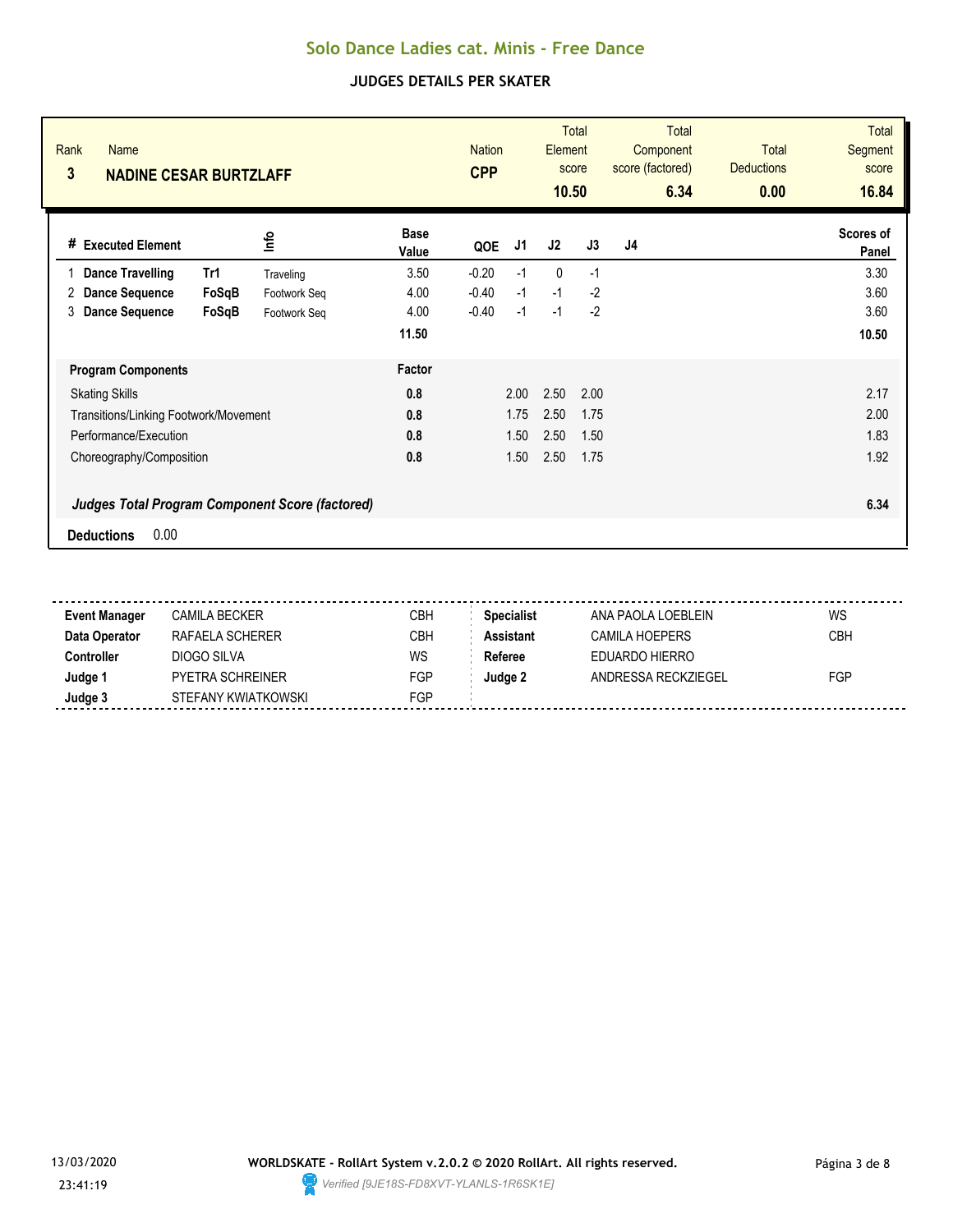| Rank<br><b>Name</b><br>4<br><b>AMANDA BENITES MACEDO</b> |              | <b>Nation</b><br><b>GPP</b> |         | <b>Total</b><br>Element<br>score<br>11.60 |      | Total<br>Component<br>score (factored)<br>5.87 | <b>Total</b><br><b>Deductions</b><br>$-1.00$ | <b>Total</b><br><b>Segment</b><br>score<br>16.47 |                    |
|----------------------------------------------------------|--------------|-----------------------------|---------|-------------------------------------------|------|------------------------------------------------|----------------------------------------------|--------------------------------------------------|--------------------|
| <b>Executed Element</b><br>#                             | lnfo         | <b>Base</b><br>Value        | QOE     | J1                                        | J2   | J3                                             | J <sub>4</sub>                               |                                                  | Scores of<br>Panel |
| <b>Dance Sequence</b><br>FoSq1                           | Footwork Seq | 5.00                        | $-0.53$ | $-2$                                      | $-1$ | $-1$                                           |                                              |                                                  | 4.47               |
| <b>Dance Travelling</b><br>Tr1<br>2                      | Traveling    | 3.50                        | $-0.70$ | $-3$                                      | $-1$ | $-3$                                           |                                              |                                                  | 2.80               |
| <b>Dance Sequence</b><br>FoSq1<br>3                      | Footwork Seq | 5.00                        | $-0.67$ | $-2$                                      | $-2$ | $-1$                                           |                                              |                                                  | 4.33               |
|                                                          |              | 13.50                       |         |                                           |      |                                                |                                              |                                                  | 11.60              |
| <b>Program Components</b>                                |              | Factor                      |         |                                           |      |                                                |                                              |                                                  |                    |
| <b>Skating Skills</b>                                    |              | 0.8                         |         | 1.50                                      | 2.00 | 2.25                                           |                                              |                                                  | 1.92               |
| Transitions/Linking Footwork/Movement                    |              | 0.8                         |         | 1.25                                      | 2.00 | 2.00                                           |                                              |                                                  | 1.75               |
| Performance/Execution                                    |              | 0.8                         |         | 1.50                                      | 2.25 | 2.00                                           |                                              |                                                  | 1.92               |
| Choreography/Composition                                 |              | 0.8                         |         | 1.25                                      | 2.00 | 2.00                                           |                                              |                                                  | 1.75               |
| <b>Judges Total Program Component Score (factored)</b>   |              |                             |         |                                           |      |                                                |                                              |                                                  | 5.87               |
| $-1.00$<br><b>Deductions</b><br>Falls:1                  |              |                             |         |                                           |      |                                                |                                              |                                                  |                    |

| <b>Event Manager</b> | CAMILA BECKER           | CBH | <b>Specialist</b> | ANA PAOLA LOEBLEIN    | WS         |
|----------------------|-------------------------|-----|-------------------|-----------------------|------------|
| Data Operator        | RAFAFI A SCHFRFR        | СВН | <b>Assistant</b>  | CAMILA HOFPERS        | <b>CBH</b> |
| Controller           | DIOGO SILVA             | WS  | Referee           | <b>FDUARDO HIFRRO</b> |            |
| Judge 1              | <b>PYETRA SCHREINER</b> | FGP | Judge 2           | ANDRESSA RECKZIEGEL   | FGP        |
| Judge 3              | STEFANY KWIATKOWSKI     | FGP |                   |                       |            |
|                      |                         |     |                   |                       |            |

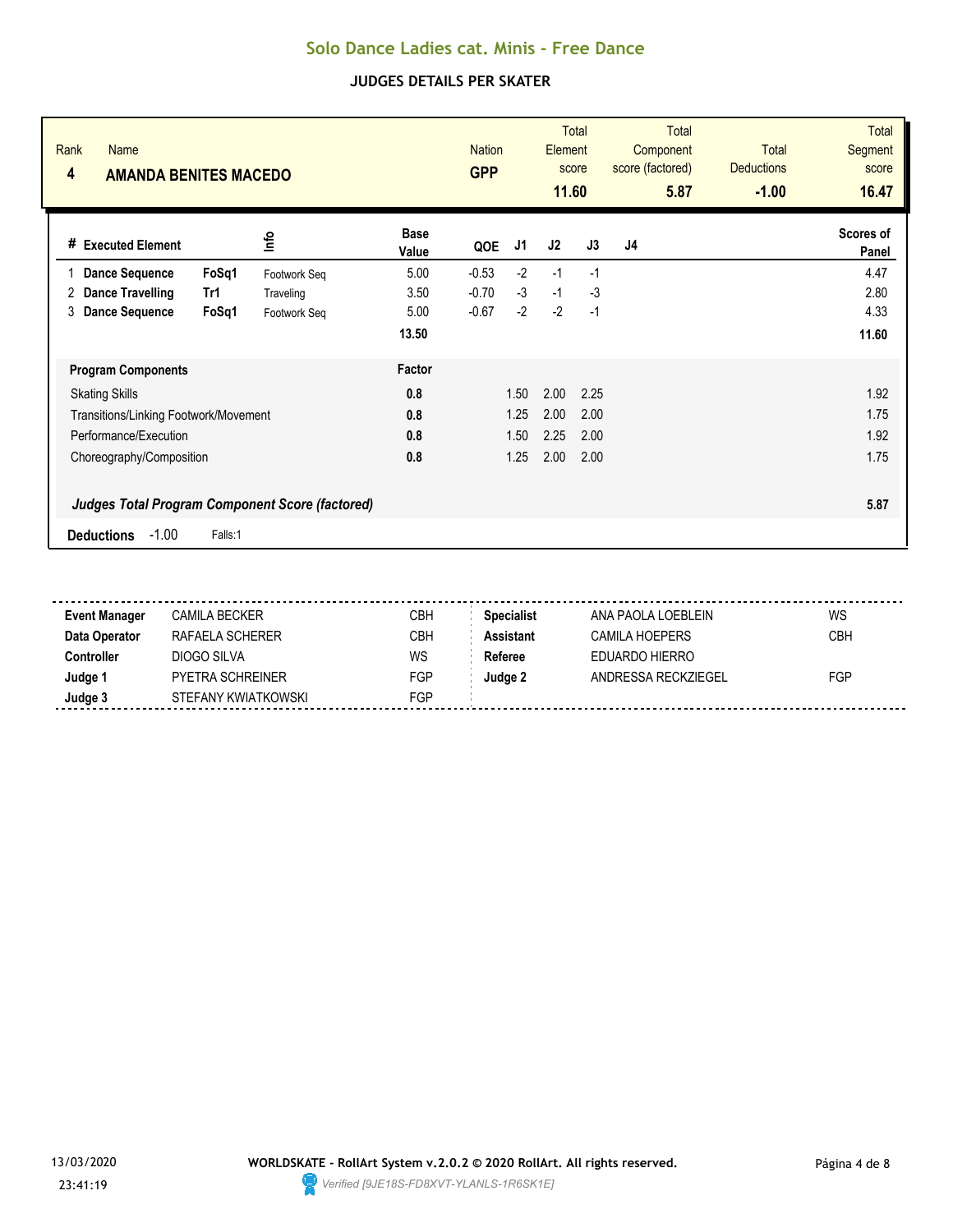| Rank<br><b>Name</b><br>5<br><b>LUANA JUDITH LINCE PEREZ</b> |              |                      |         | <b>Total</b><br><b>Nation</b><br><b>Element</b><br>score<br><b>CCP</b><br>10.60 |      |              | <b>Total</b><br>Component<br>score (factored)<br>5.61 | <b>Total</b><br><b>Deductions</b><br>0.00 | Total<br><b>Segment</b><br>score<br>16.21 |
|-------------------------------------------------------------|--------------|----------------------|---------|---------------------------------------------------------------------------------|------|--------------|-------------------------------------------------------|-------------------------------------------|-------------------------------------------|
| <b>Executed Element</b><br>#                                | lnfo         | <b>Base</b><br>Value | QOE     | J1                                                                              | J2   | J3           | J <sub>4</sub>                                        |                                           | Scores of<br>Panel                        |
| FoSqB<br><b>Dance Sequence</b>                              | Footwork Seq | 4.00                 | $-0.50$ | $-1$                                                                            | $-2$ | $-2$         |                                                       |                                           | 3.50                                      |
| <b>Dance Travelling</b><br>Tr1<br>2                         | Traveling    | 3.50                 | $-0.10$ | $\mathbf{0}$                                                                    | $-1$ | $\mathbf{0}$ |                                                       |                                           | 3.40                                      |
| 3<br><b>Dance Sequence</b><br>FoSqB                         | Footwork Seq | 4.00                 | $-0.30$ | $-1$                                                                            | $-1$ | $-1$         |                                                       |                                           | 3.70                                      |
|                                                             |              | 11.50                |         |                                                                                 |      |              |                                                       |                                           | 10.60                                     |
| <b>Program Components</b>                                   |              | Factor               |         |                                                                                 |      |              |                                                       |                                           |                                           |
| <b>Skating Skills</b>                                       |              | 0.8                  |         | 2.25                                                                            | 1.75 | 1.75         |                                                       |                                           | 1.92                                      |
| Transitions/Linking Footwork/Movement                       |              | 0.8                  |         | 2.00                                                                            | 1.75 | 1.50         |                                                       |                                           | 1.75                                      |
| Performance/Execution                                       |              | 0.8                  |         | 1.75                                                                            | 1.75 | 1.50         |                                                       |                                           | 1.67                                      |
| Choreography/Composition                                    |              | 0.8                  |         | 1.75                                                                            | 1.75 | 1.50         |                                                       |                                           | 1.67                                      |
| <b>Judges Total Program Component Score (factored)</b>      |              |                      |         |                                                                                 |      |              |                                                       |                                           | 5.61                                      |
| 0.00<br><b>Deductions</b>                                   |              |                      |         |                                                                                 |      |              |                                                       |                                           |                                           |

| <b>Event Manager</b> | CAMILA BECKER       | CBH | <b>Specialist</b> | ANA PAOLA LOEBLEIN  | WS         |
|----------------------|---------------------|-----|-------------------|---------------------|------------|
| Data Operator        | RAFAFI A SCHFRFR    | CBH | <b>Assistant</b>  | CAMILA HOEPERS      | <b>CBH</b> |
| Controller           | DIOGO SILVA         | WS  | Referee           | EDUARDO HIERRO      |            |
| Judge 1              | PYFTRA SCHRFINFR    | FGP | Judge 2           | ANDRESSA RECKZIEGEL | FGP        |
| Judge 3              | STEFANY KWIATKOWSKI | FGP |                   |                     |            |
|                      |                     |     |                   |                     |            |

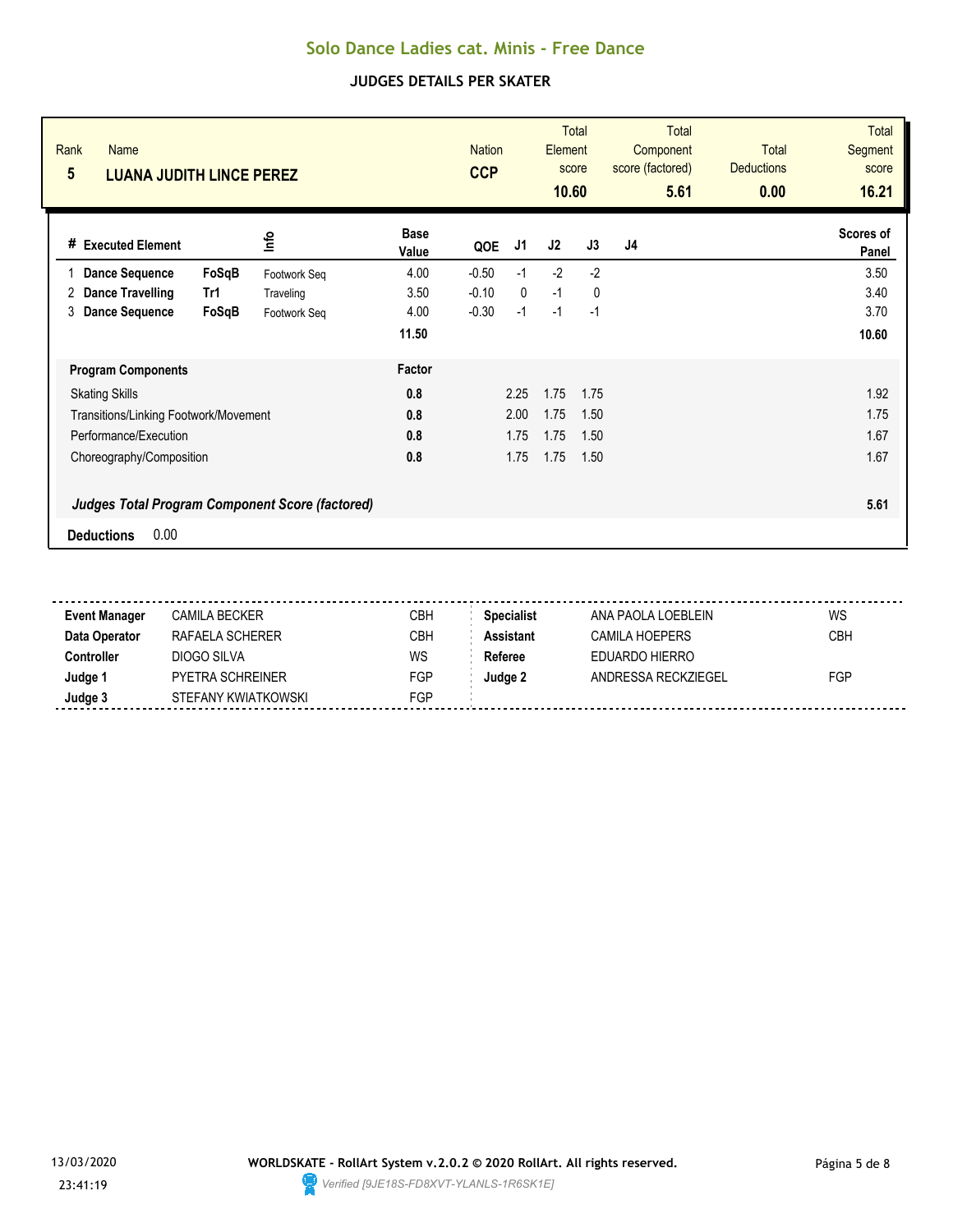| Rank<br><b>Name</b><br>$6\phantom{1}$<br><b>EDUARDA SALTON</b> |             |                    |                      | <b>Nation</b><br><b>APA</b> |      | Element | <b>Total</b><br>score<br>8.30 | <b>Total</b><br>Component<br>score (factored)<br>5.74 | Total<br><b>Deductions</b><br>0.00 | <b>Total</b><br>Segment<br>score<br>14.04 |
|----------------------------------------------------------------|-------------|--------------------|----------------------|-----------------------------|------|---------|-------------------------------|-------------------------------------------------------|------------------------------------|-------------------------------------------|
| # Executed Element                                             |             | ۴ů                 | <b>Base</b><br>Value | QOE                         | J1   | J2      | J3                            | J <sub>4</sub>                                        |                                    | Scores of<br>Panel                        |
| <b>Dance Travelling</b>                                        | <b>NLTr</b> | No Level Traveling | 0.00                 | 0.00                        | $-3$ | $-2$    | $-2$                          |                                                       |                                    | 0.00                                      |
| <b>Dance Sequence</b><br>2                                     | FoSqB       | Footwork Seq       | 4.00                 | $-0.30$                     | $-1$ | $-1$    | $-1$                          |                                                       |                                    | 3.70                                      |
| <b>Dance Sequence</b><br>3                                     | FoSq1       | Footwork Seq       | 5.00                 | $-0.40$                     | $-1$ | $-1$    | $-1$                          |                                                       |                                    | 4.60                                      |
|                                                                |             |                    | 9.00                 |                             |      |         |                               |                                                       |                                    | 8.30                                      |
| <b>Program Components</b>                                      |             |                    | Factor               |                             |      |         |                               |                                                       |                                    |                                           |
| <b>Skating Skills</b>                                          |             |                    | 0.8                  |                             | 2.00 | 2.00    | 1.75                          |                                                       |                                    | 1.92                                      |
| Transitions/Linking Footwork/Movement                          |             |                    | 0.8                  |                             | 1.75 | 1.75    | 1.75                          |                                                       |                                    | 1.75                                      |
| Performance/Execution                                          |             |                    | 0.8                  |                             | 1.75 | 1.75    | 1.75                          |                                                       |                                    | 1.75                                      |
| Choreography/Composition                                       |             |                    | 0.8                  |                             | 1.75 | 1.75    | 1.75                          |                                                       |                                    | 1.75                                      |
| <b>Judges Total Program Component Score (factored)</b>         |             |                    |                      |                             |      |         |                               |                                                       |                                    | 5.74                                      |
| 0.00<br><b>Deductions</b>                                      |             |                    |                      |                             |      |         |                               |                                                       |                                    |                                           |

| <b>Event Manager</b> | CAMILA BECKER       | CBH | <b>Specialist</b> | ANA PAOLA LOEBLEIN  | WS         |
|----------------------|---------------------|-----|-------------------|---------------------|------------|
| Data Operator        | RAFAFI A SCHFRFR    | CBH | <b>Assistant</b>  | CAMILA HOFPERS      | <b>CBH</b> |
| Controller           | DIOGO SILVA         | WS  | Referee           | EDUARDO HIERRO      |            |
| Judge 1              | PYETRA SCHREINER    | FGP | Judge 2           | ANDRESSA RECKZIEGEL | FGP        |
| Judge 3              | STEFANY KWIATKOWSKI | FGP |                   |                     |            |
|                      |                     |     |                   |                     |            |

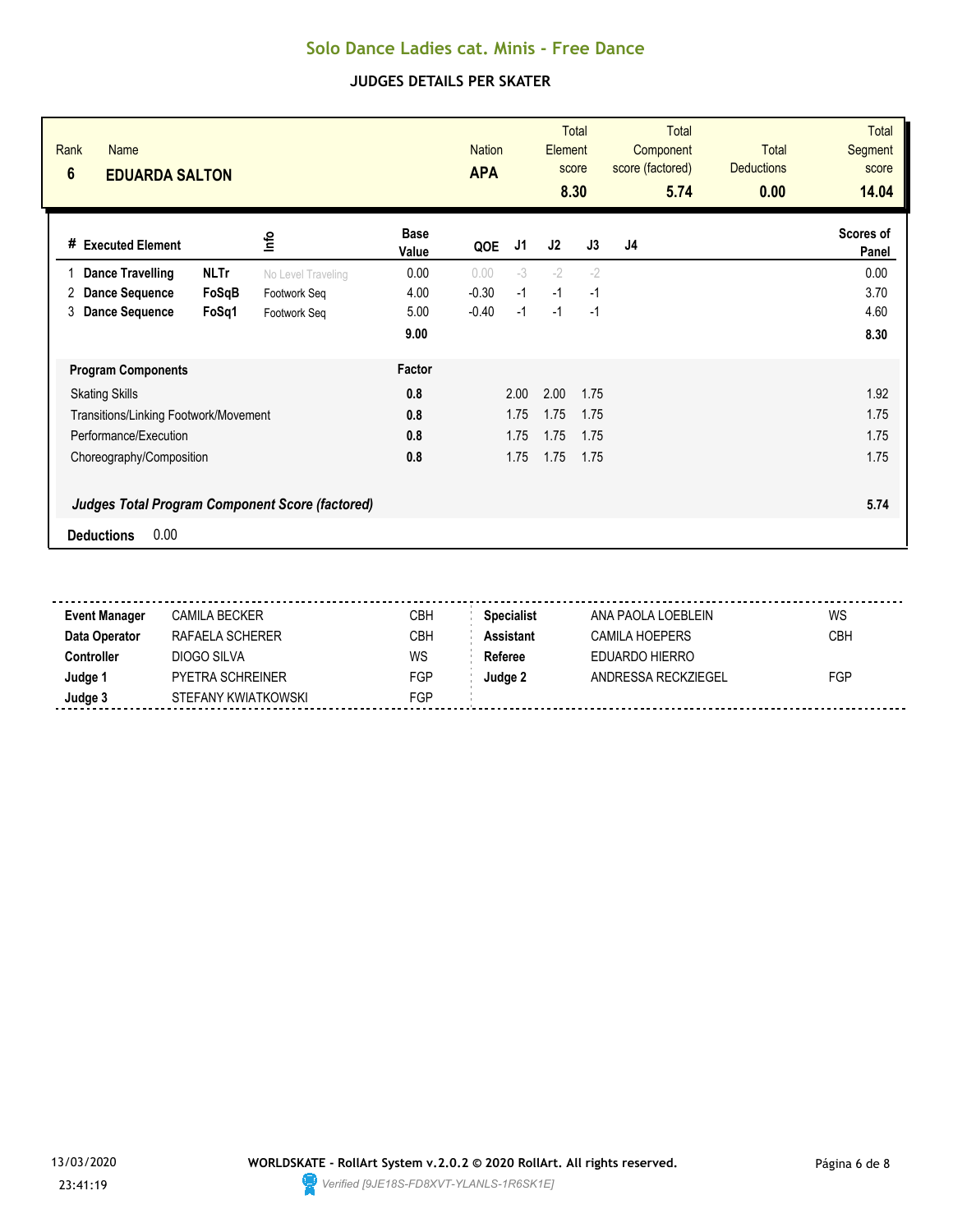| Rank<br><b>Name</b><br>7<br><b>MANUELLE FRAGA AYRES</b> |             |                    |                      | <b>Nation</b><br><b>AAB</b> |      | <b>Total</b><br>Element<br>score<br>7.10 |      | <b>Total</b><br>Component<br>score (factored)<br>4.46 | <b>Total</b><br><b>Deductions</b><br>0.00 | <b>Total</b><br>Segment<br>score<br>11.56 |
|---------------------------------------------------------|-------------|--------------------|----------------------|-----------------------------|------|------------------------------------------|------|-------------------------------------------------------|-------------------------------------------|-------------------------------------------|
| <b>Executed Element</b><br>#                            |             | lnfo               | <b>Base</b><br>Value | QOE                         | J1   | J2                                       | J3   | J4                                                    |                                           | Scores of<br>Panel                        |
| <b>Dance Sequence</b>                                   | FoSqB       | Footwork Seq       | 4.00                 | $-0.40$                     | $-2$ | $-1$                                     | $-1$ |                                                       |                                           | 3.60                                      |
| <b>Dance Sequence</b><br>2                              | FoSqB       | Footwork Seq       | 4.00                 | $-0.50$                     | $-2$ | $-1$                                     | $-2$ |                                                       |                                           | 3.50                                      |
| <b>Dance Travelling</b><br>3                            | <b>NLTr</b> | No Level Traveling | 0.00                 | 0.00                        | $-2$ | $-2$                                     | $-1$ |                                                       |                                           | 0.00                                      |
|                                                         |             |                    | 8.00                 |                             |      |                                          |      |                                                       |                                           | 7.10                                      |
| <b>Program Components</b>                               |             |                    | Factor               |                             |      |                                          |      |                                                       |                                           |                                           |
| <b>Skating Skills</b>                                   |             |                    | 0.8                  |                             | 1.50 | 1.25                                     | 1.75 |                                                       |                                           | 1.50                                      |
| Transitions/Linking Footwork/Movement                   |             |                    | 0.8                  |                             | 1.25 | 1.25                                     | 1.25 |                                                       |                                           | 1.25                                      |
| Performance/Execution                                   |             |                    | 0.8                  |                             | 1.25 | 1.25                                     | 1.50 |                                                       |                                           | 1.33                                      |
| Choreography/Composition                                |             |                    | 0.8                  |                             | 1.25 | 1.50                                     | 1.75 |                                                       |                                           | 1.50                                      |
| <b>Judges Total Program Component Score (factored)</b>  |             |                    |                      |                             |      |                                          |      |                                                       |                                           | 4.46                                      |
| 0.00<br><b>Deductions</b>                               |             |                    |                      |                             |      |                                          |      |                                                       |                                           |                                           |

| <b>Event Manager</b> | CAMILA BECKER       | CBH | <b>Specialist</b> | ANA PAOLA LOEBLEIN  | WS         |
|----------------------|---------------------|-----|-------------------|---------------------|------------|
| Data Operator        | RAFAFI A SCHFRFR    | CBH | <b>Assistant</b>  | CAMILA HOEPERS      | <b>CBH</b> |
| Controller           | DIOGO SILVA         | WS  | Referee           | EDUARDO HIERRO      |            |
| Judge 1              | PYFTRA SCHRFINFR    | FGP | Judge 2           | ANDRESSA RECKZIEGEL | FGP        |
| Judge 3              | STEFANY KWIATKOWSKI | FGP |                   |                     |            |
|                      |                     |     |                   |                     |            |